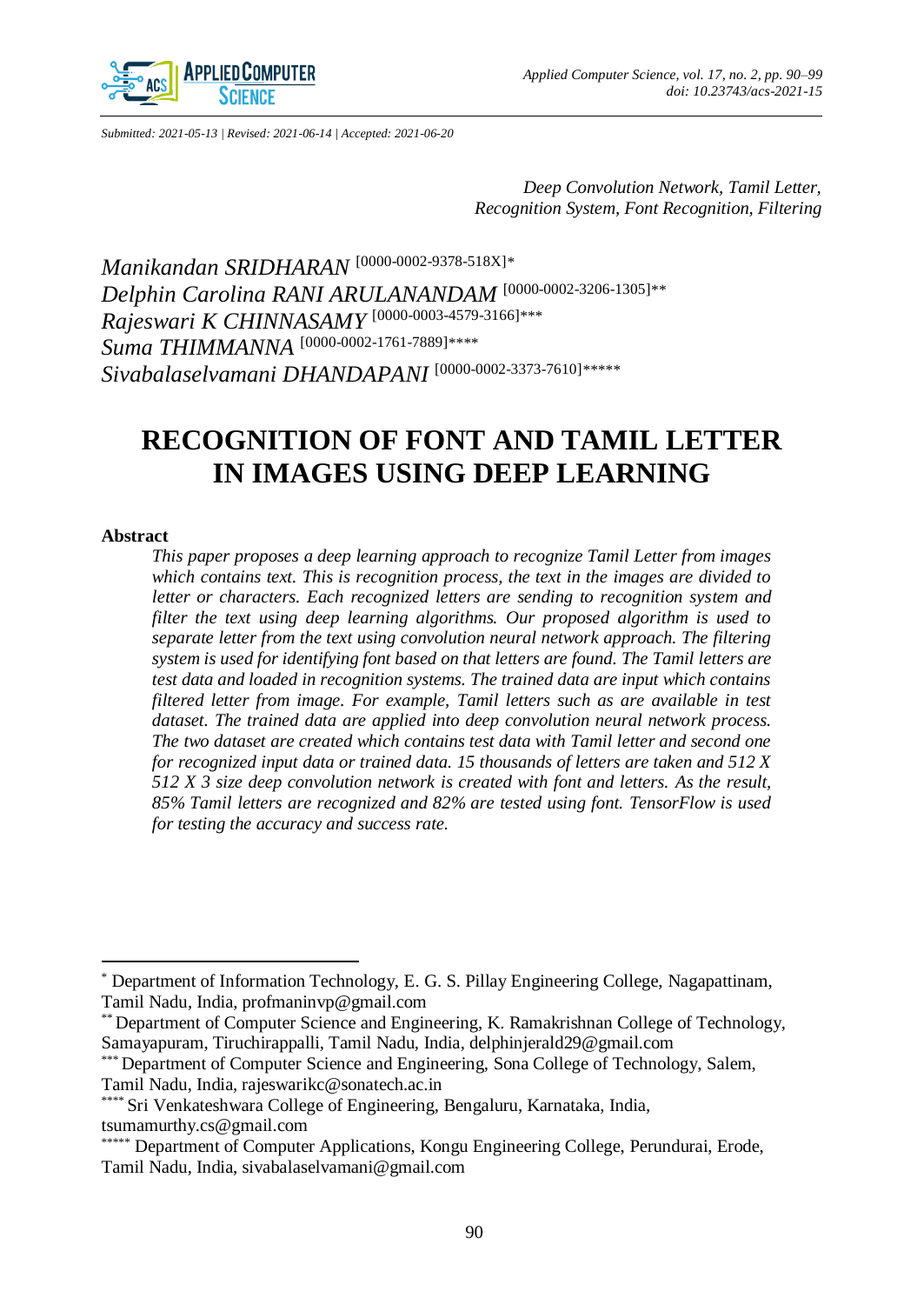# **1. INTRODUCTION**

Current scenario automation is mandatory for all process including online ordering, ticketing, emailing, etc,. In Digital era intelligent applications are played vital role and different applications. Creating intelligent application means machine learning and deep learning processes are more important for data processing and analytics (Sevik, Erdogmus & Yalein, 2018). Many researchers are doing research on deep learning in different application such as medical imaging, automation, banking and IoT. Deep learning is neural network approach and follow the mechanism of decision tree approach. This is hierarchical approach to simulate input data. For example, human brain input are sensed and created deep belief representation for simulation (Manikandan & Chinnadurai, 2019).

In 2005, perception approach is suggested for analyzing neural network system in digital applications. This is a recommendation system and multiple layers are created for making effective decisions (Adomavicius & Tuzhilin, 2018). Industry 4.0 standards intelligent decision making and automated modelling are important in today's IT and ITeS (Bati, 2014).

The various studies are going for deep convolution neural network model. The given or sensed images are taken for analyzing process and set of algorithms are used to make effective decisions (Jaiem, Slimane & Kherallah, 2017). The natural language processing is important for nowadays for processing different languages. So deep learning method is very useful for finding input of various natural language data through that will take effective decisions (Eltiez, 2015).The deep learning model is very useful for finding patterns, edges, decision making, data analytics and recognizing the objects, text, characters, etc, from input images (Koyun & Afsin, 2017). It is feature extraction process so the input image data are directly taken for classification and clustering operations.

This is a process to eliminate redundant data and extract needy information. This is multilayer model and each layer is considered for evaluations in two dimensional planes (Manikandan & Chinnadurai, 2020, Manikandan et al., 2020, 2021; Tajmir & Alkasab, 2018). It has three section input, hidden and output section. The input layer is recognizing layer and getting sensed input from different environments. Hidden layer is machine learning layer for converting 0 and 1 value for data processing. Output layer is decision making layer for prediction, classification or regression (Sathiyamoorthi, 2016).

The convolution neural network is a classification process which contains set of classes and perceptions. Learning system consists of supervised and unsupervised learning methods. Supervised learning system is used for knowing input and output pairs for example clustering, decision support systems (Zhou & Tuzel, 2017). Unsupervised learning is used for unknown input and output pairs such as social media data, data logs, etc. This is fully connected layer and this method is proposed for system to recognize the Tamil letters. This papers describes various sections, section 2 explain various related works, section 3 described deep convolution process, section 4 gives experimental results and section 5 explains conclusion and future process.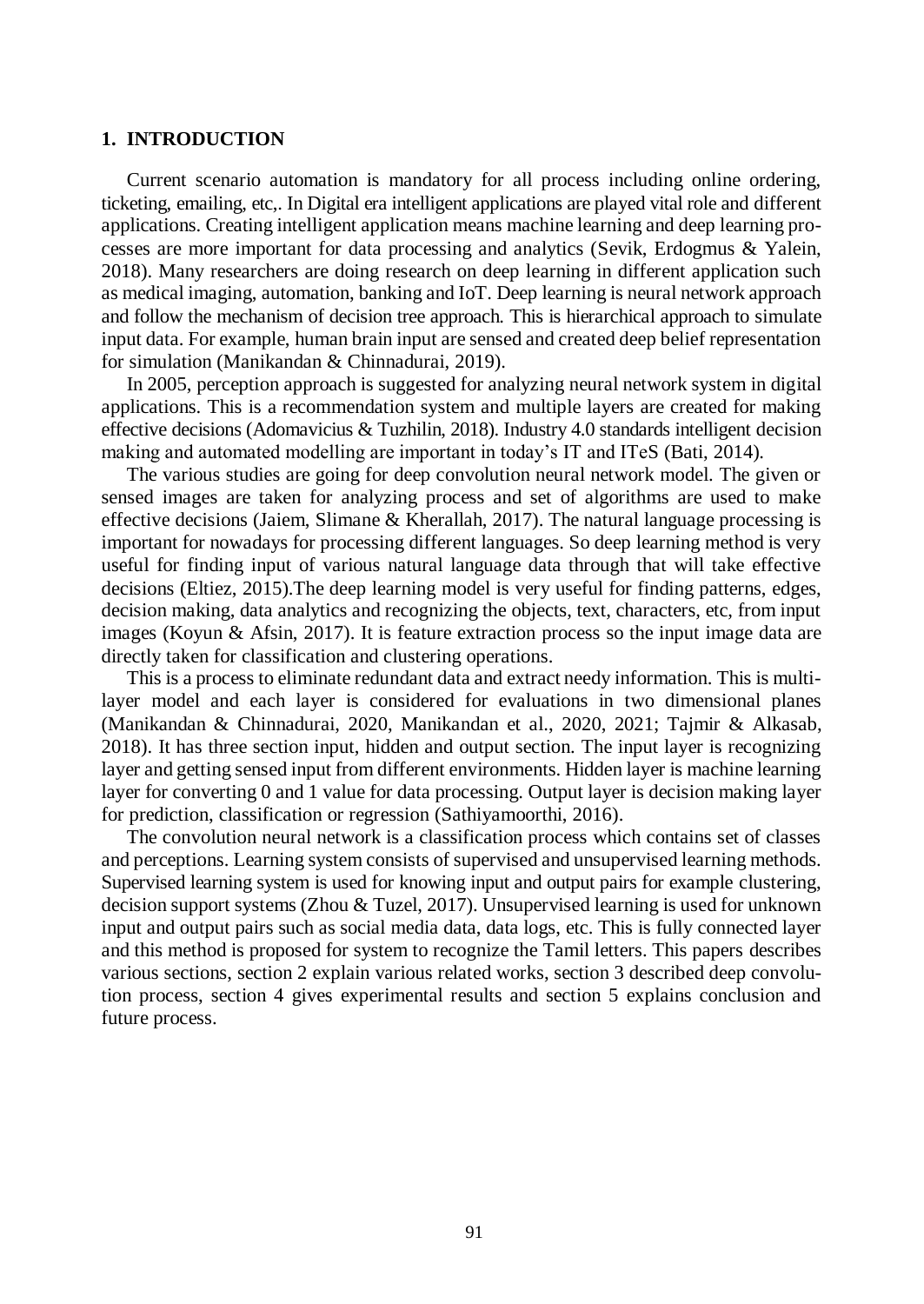## **2. RELATED WORKS**

In past years, deep learning is playing important role for making effective decision making capabilities. Lot of researches are going for prediction, decision making, data analytics and recommendations using deep learning (Mainkandan & Chinnadurai, 2019). Wong et al, suggested deep learning is a subset of machine learning to predict intelligent data analytics process from set of trained data. Manikandan et al, explain TensorFlow is the simulation tool for processing deep convolution operations. Deep learning is used for predicting food ordering applications, video dataset processing, educational sciences, online learning environments and image annotation applications (Yuan, Mou & Lu, 2017).

The convolution neural network is proposed for handling big data, unsolved problems, unstructured data, ambiguous dataset, No SQL dataset and decision making applications. For handling image and video processing applications means deep learning is important for classification and prediction operations suggested by Yung et al. This is successful diagnostics method for all the data analytics processing. Aylin et al, provides deep learning method is used for recognizing letters from images using font and size. Recognition is process of extracting data from digitized input contents.

Nowadays digital information are contains images and text so extracting text from images means we need effective decision making system. Previously Rugny et al, proposed optical character recognition system is used for fining text from barcode images. Currently quick response code is used for accessing web data (Shanthi & Sabeenian, 2019). But the problem each data are structured and 20X20 pixel data. Now we are using natural language input data with unstructured dataset. So we are in need of multiple convolution neural network models for predicting characters.

Some researchers are doing research on Font recognition based on identified characters and letters. For example, Arabic, Turkish, Chinese and Korean letters are identified by using Font. Based on above related studies we are taking font and character wise recognition system for recognizing Tamil letter using TensorFlow. TensorFlow is a open source simulating tool which developed by Google for processing deep learning applications. Our proposed algorithm is tested by using TensorFlow.

### **3. RECOGNITION SYSTEM**

Based on different studies and literatures, the hand written letters are analyzed and recognized in different languages. Commercially many applications are used for handling hand written input data processing. Turkish letters are identified by using deep learning process from set of images. In our proposed method we would take deep learning method to recognize font and Tamil Letter in images. Our system proposes capture the image and apply deep convolution neural network to extract letters.

In this method we took recognize Tamil letters and font based recognition system. The proposed algorithm is developed for identifying Tamil Letters. First step the preprocessing of input dataset, second step convolution process is taken and third step letters to be identified.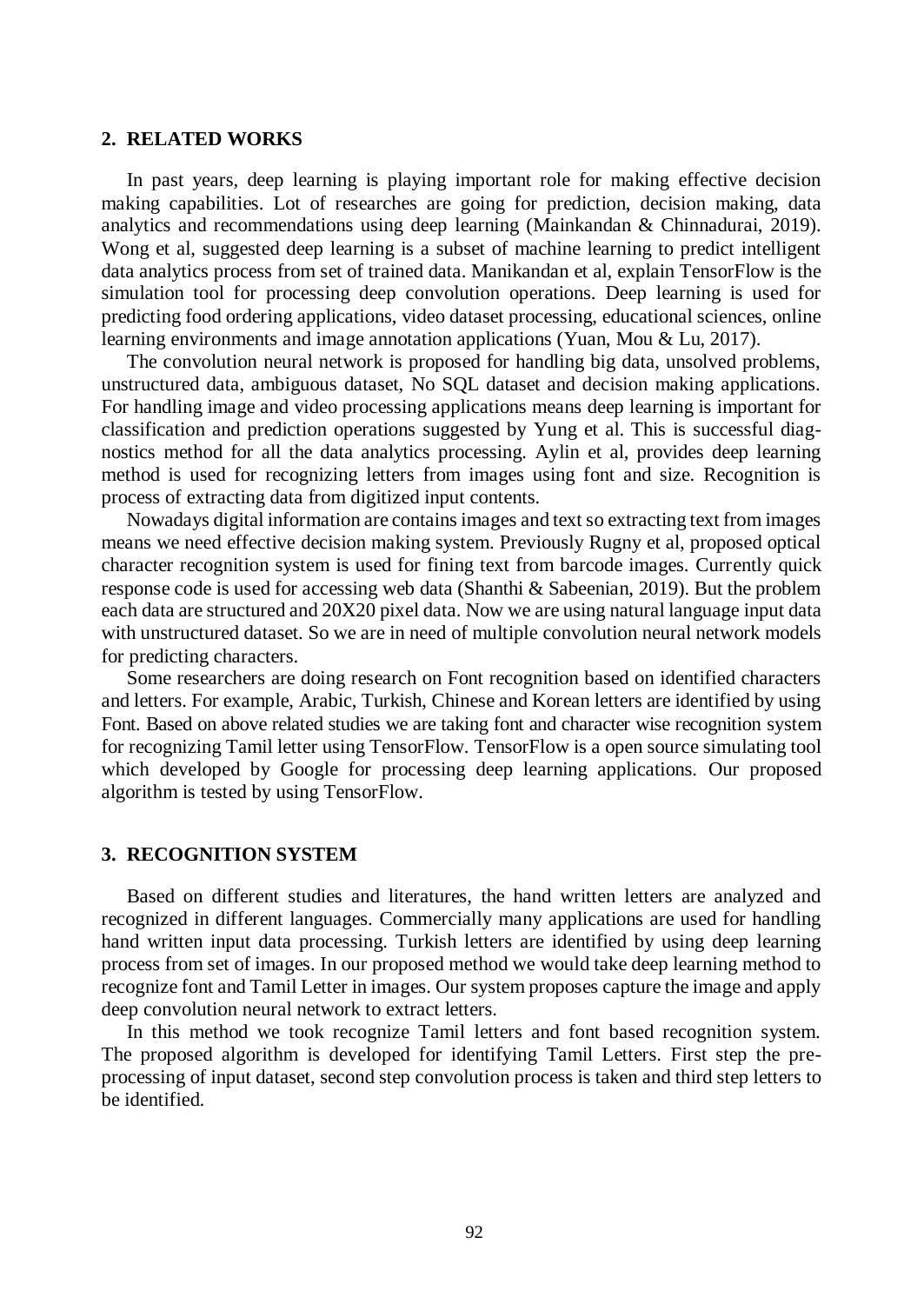#### **3.1. Dataset and Data Pre-processing**

Here we used two dataset such as trained data as input data or recognizing data, second one is test data which is consists of pre-trained data or Tamil letters data set. The test data consists of 256 Tamil Letters and 6 Tamil fonts totally 1536 letters are pre-trained and loaded into our applications. Our system has font size minimum of 7, maximum of 72 and medium of 30 points. Input data is trained data which is applied into  $512 \times 512 \times 3$  layer deep convolution neural network process. So we can process 786432 letters can be processed and compared with 1536 test dataset. The sample image dataset are shown in below.



**Fig. 1. Tamil Letters dataset**

# **3.2. Deep Belief Network**

Based on input dataset, the deep belief network is created by using TensorFlow. In TensorFlow, Alexnet model is trained to classify more than 1000 of images and obtained 25 layers learning systems. The dataset can be divided into trained data and test data. 85 percentage of images are taken from trained data after applying deep learning process. Deep learning process is consisting of two phases such as supervised and unsupervised learning. In supervised learning the data is taken and applying classification and regression for eliminating redundant data. While unsupervised learning means the supervised learning resultant data is taken and applying classification for prediction.

The 256 letters of Tamil and 6 Tamil fonts are testing dataset and created 25-layer Alexnet for pre-processing. Once pre-processing done the trained dataset is applying for learning process. The learning process scheme is shown in below.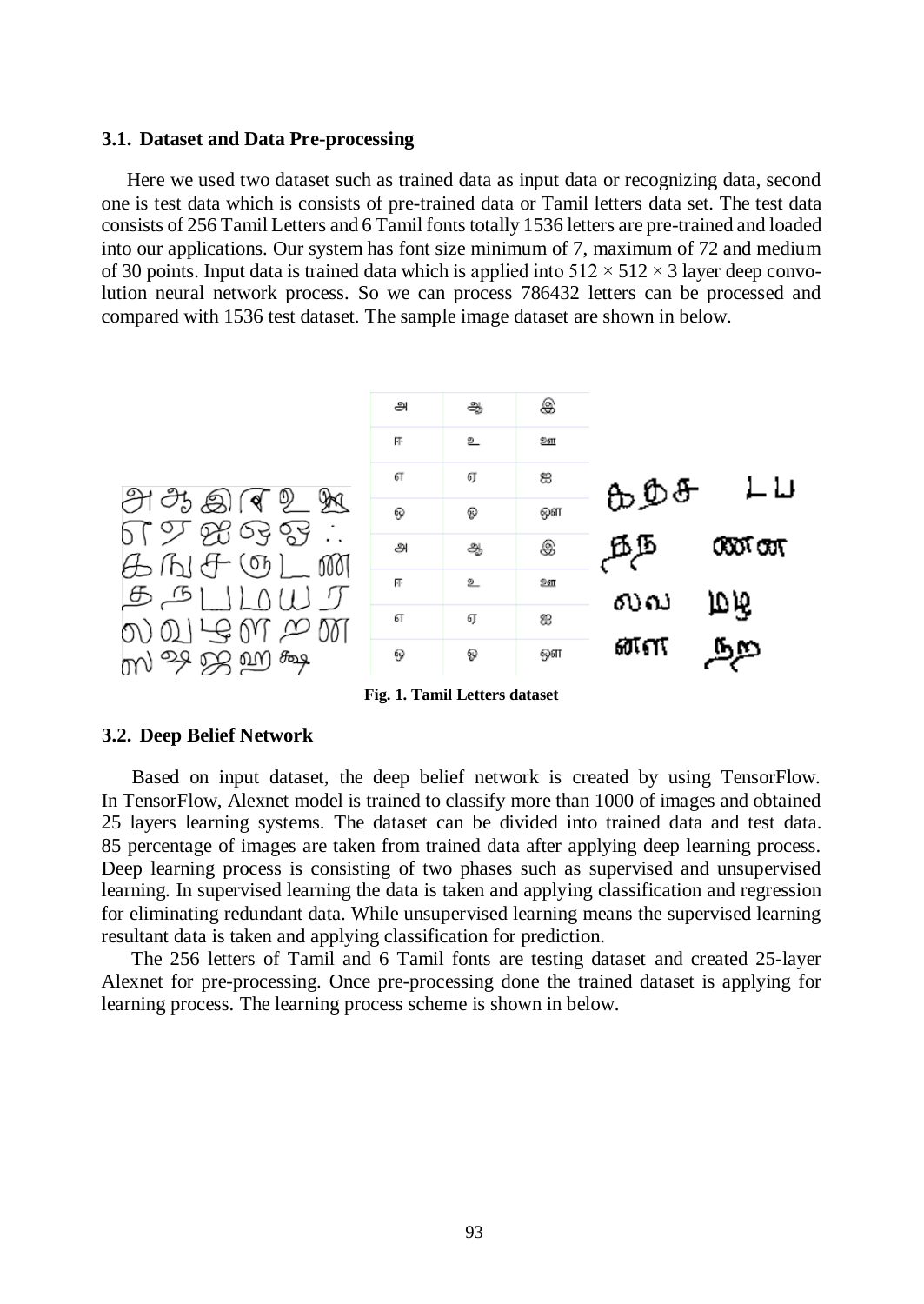

**Fig. 2. Learning Process – Deep Belief Network**

# **4. PROCESSING SYSTEM**

Learning system is initiating this process, set of image(s) are taken into account and apply the following pre-processing steps

- Step 1: Images are converted into grayscale format. It is called as intensity mapping to identify computer understandable or processing format
- Step 2: Apply Morphological process for removing or eliminating noises, unwanted letters and characters
- Step 3: Apply Matrix operation to select object location using horizontal, vertical and diagonal values
- Step 4:  $8 \times 8$  decision tree matrix is created with connected components. This stage each letter is identified and located.



**Fig. 3. Processing and Letter Identification**

# **5. 5. DEEP LEARNING – PROCESS**

After pre-processing, the letters are separated and labelling completed. The deep learning process step are: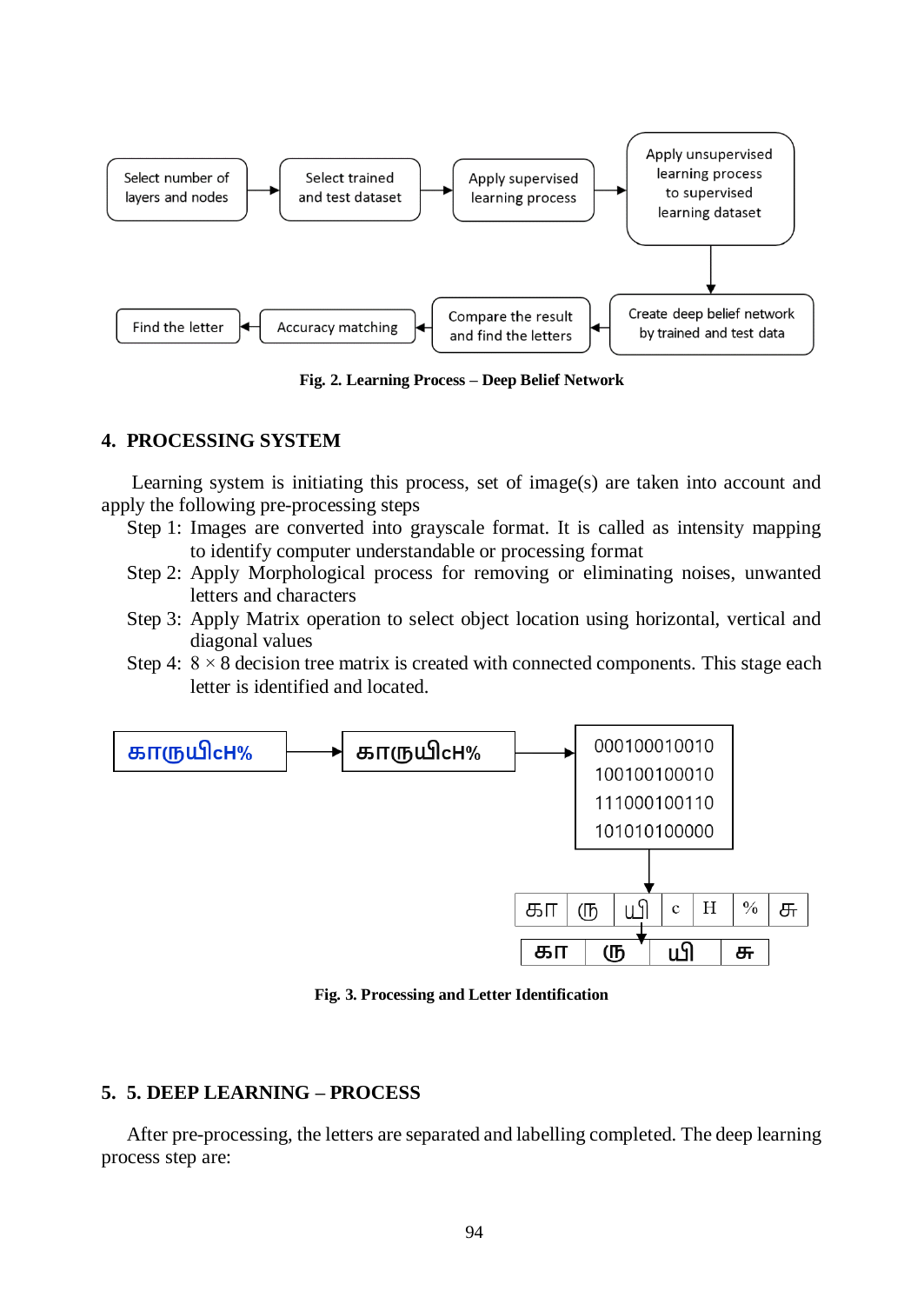Step 1: The label values are selected and stored in trained dataset.

Step 2: Apply proportional calculation to select labelled imaged.

Let  $\{a, b\}$  set of input pair values, N – Number of nodes available in matrix,  $(i, j)$ – coordinate position,  $l$  – labelling point, proportional point  $(p)$ :

$$
(p) = \frac{1}{N} \sum_{i=0, j=0}^{N-1} \frac{(ai,bj)}{N}
$$
 (1)

Step 3: The letter has to be separated and labelled based on Proportional point like symbols, English and other.



**Fig. 4. Labelling process and Elimination Selection**

- Step 4: Based on this Symbol and English characters are eliminated and other dataset is stored for further process
- Step 5: The stored dataset as trained dataset and created  $512 \times 512 \times 3$  size deep convolution network
- Step 6: Each letter are sending to learning system and label input, output and hidden values
- Step 7: The below layered process is taken for selecting each character and hidden operations – Hidden Value  $(h_{(i,j)})$ :

$$
(h_{(i,j)}) = \begin{cases} 0, & i = j = 0 \\ 1, & i = j = N - 1 \\ \sum_{i=0}^{N-1} \sum_{j=0}^{(a(i),b(j))}(a(j),b(i))}{N}, & i = j = 1,2,...,N - 2 \end{cases}
$$
(2)

Step 8: After selecting hidden values the test dataset is selected and compare the result. Each letter compared and select the Tamil letters. Same process will be continued until process will stops. The accuracy factor is obtained as accuracy rate  $(A_{\mathcal{V}_0})$ :

$$
(A_{\%}) = \sum_{i=0, j=0}^{N-1} \frac{(a(i,j) \cdot b(i,j))}{h(i,j)^N}
$$
(3)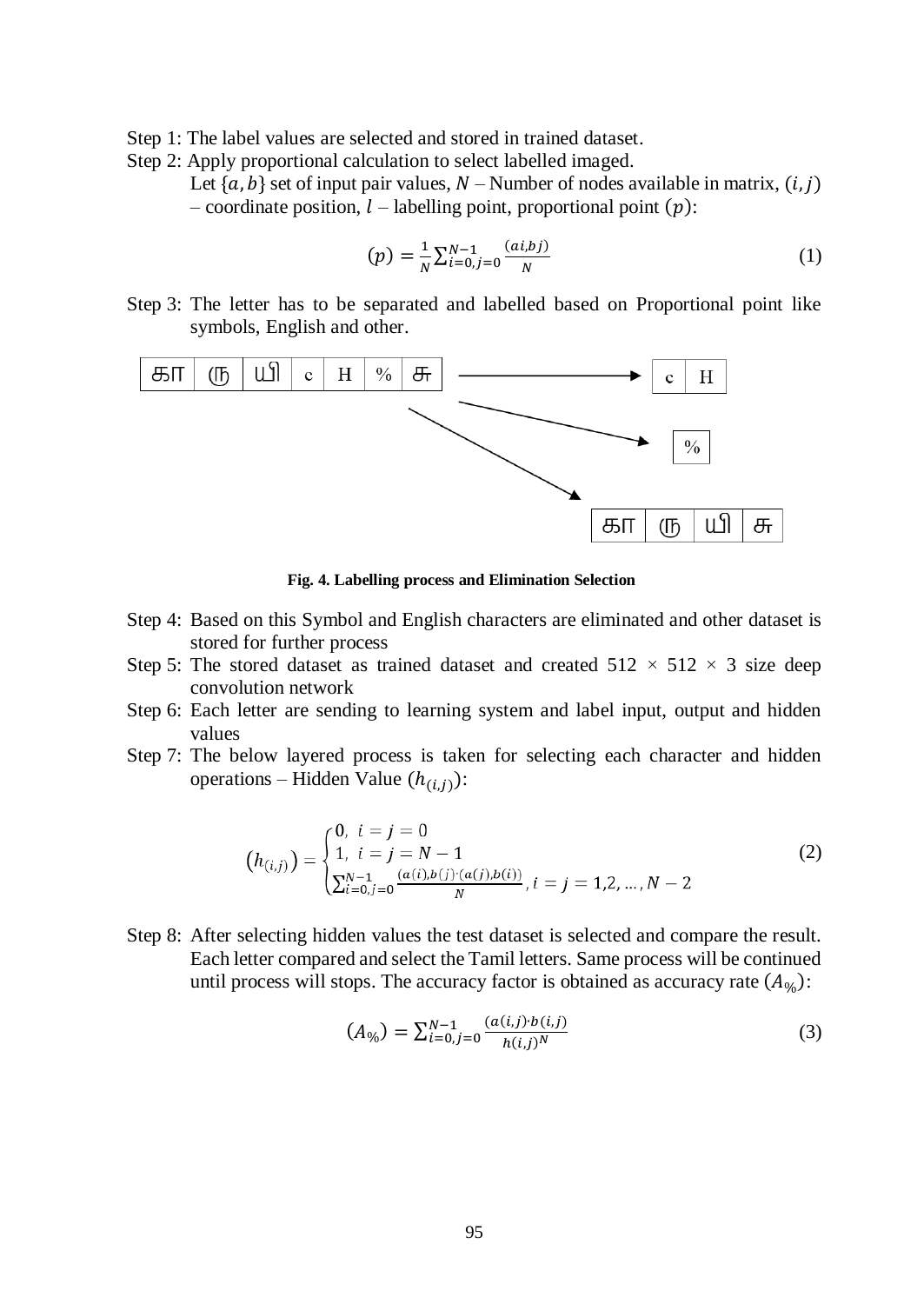

**Fig. 5. Flowchart – Deep Learning Process**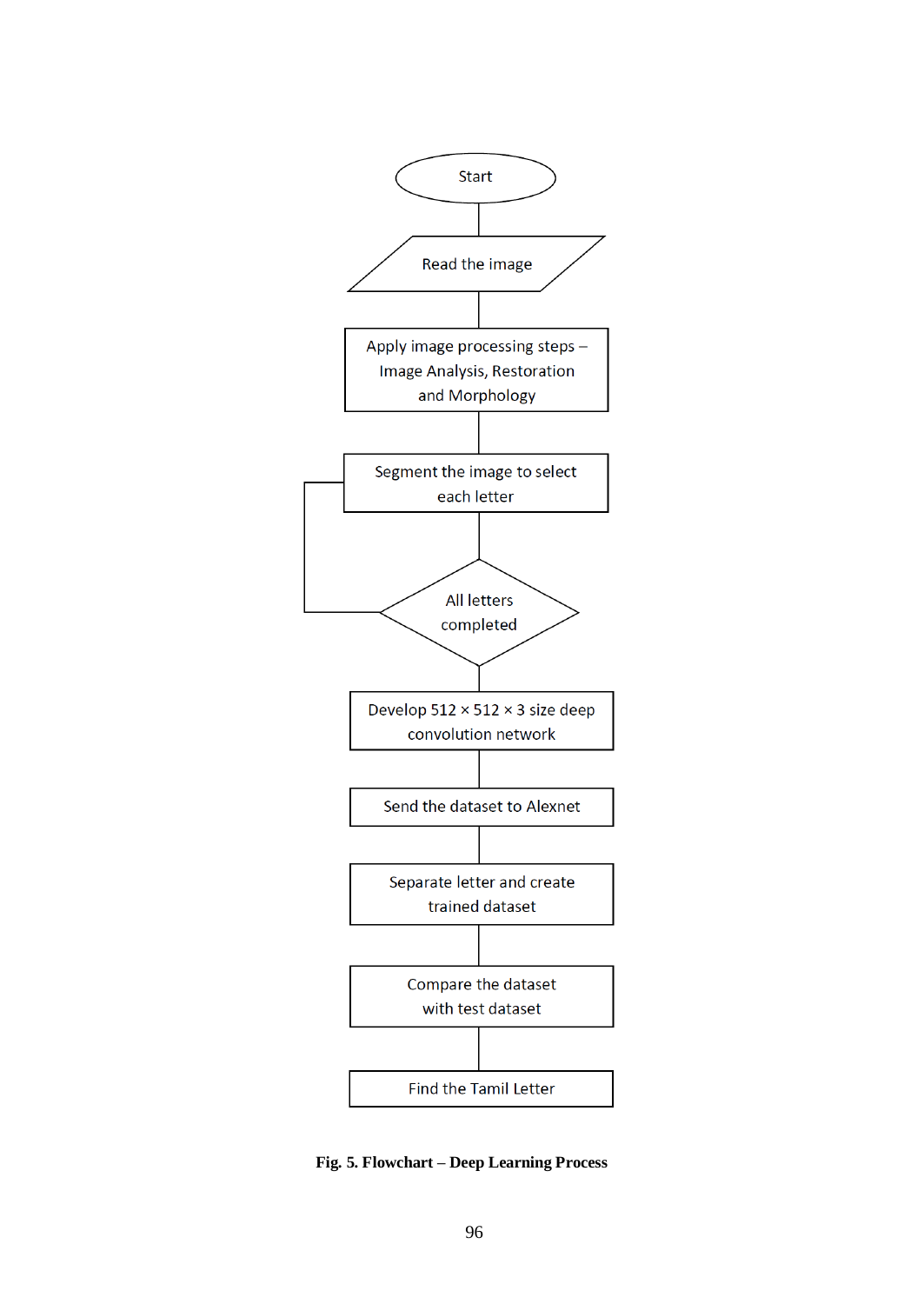

**Fig. 6. Deep Belief Network with input, output and hidden layers results from TensorFlow**

The above figure shows that generated deep belief network from TensorFlow with 512  $\times$  $512 \times 3$  size deep convolution network operations. Here the trained dataset are applied and compare the result with test dataset. The below table 1 shows training result and separation of letters using TensorFlow.

| Epoch | <b>Iteration</b> | <b>Time taken</b><br>(in ms) | <b>Accuracy</b> | Loss | <b>Elimination</b><br>factor | <b>Proportional</b><br>point $(\% )$ |
|-------|------------------|------------------------------|-----------------|------|------------------------------|--------------------------------------|
|       |                  | 25                           | 1.75            | 0.85 | 2.75                         | 82                                   |
| 2     | 5                | 35                           | 1.85            | 0.87 | 2.85                         | 83                                   |
| 3     | 10               | 45                           | 1.97            | 0.86 | 2.25                         | 85                                   |
| 4     | 15               | 58                           | 1.85            | 0.92 | 2.75                         | 86                                   |
| 5     | 20               | 115                          | 2.02            | 0.86 | 2.65                         | 89                                   |
| 6     | 25               | 135                          | 2.75            | 0.85 | 2.89                         | 92                                   |
|       | 30               | 145                          | 2.85            | 1.05 | 2.91                         | 87                                   |
| 8     | 35               | 205                          | 1.98            | 0.92 | 2.75                         | 85                                   |
| 9     | 40               | 275                          | 2.75            | 0.87 | 2.88                         | 83                                   |
| 10    | 45               | 315                          | 1.98            | 0.87 | 2.81                         | 82                                   |

**Tab. 1. Learning rate result based on segmentation**

The accuracy factor is calculated based on Proportional point and learning rate.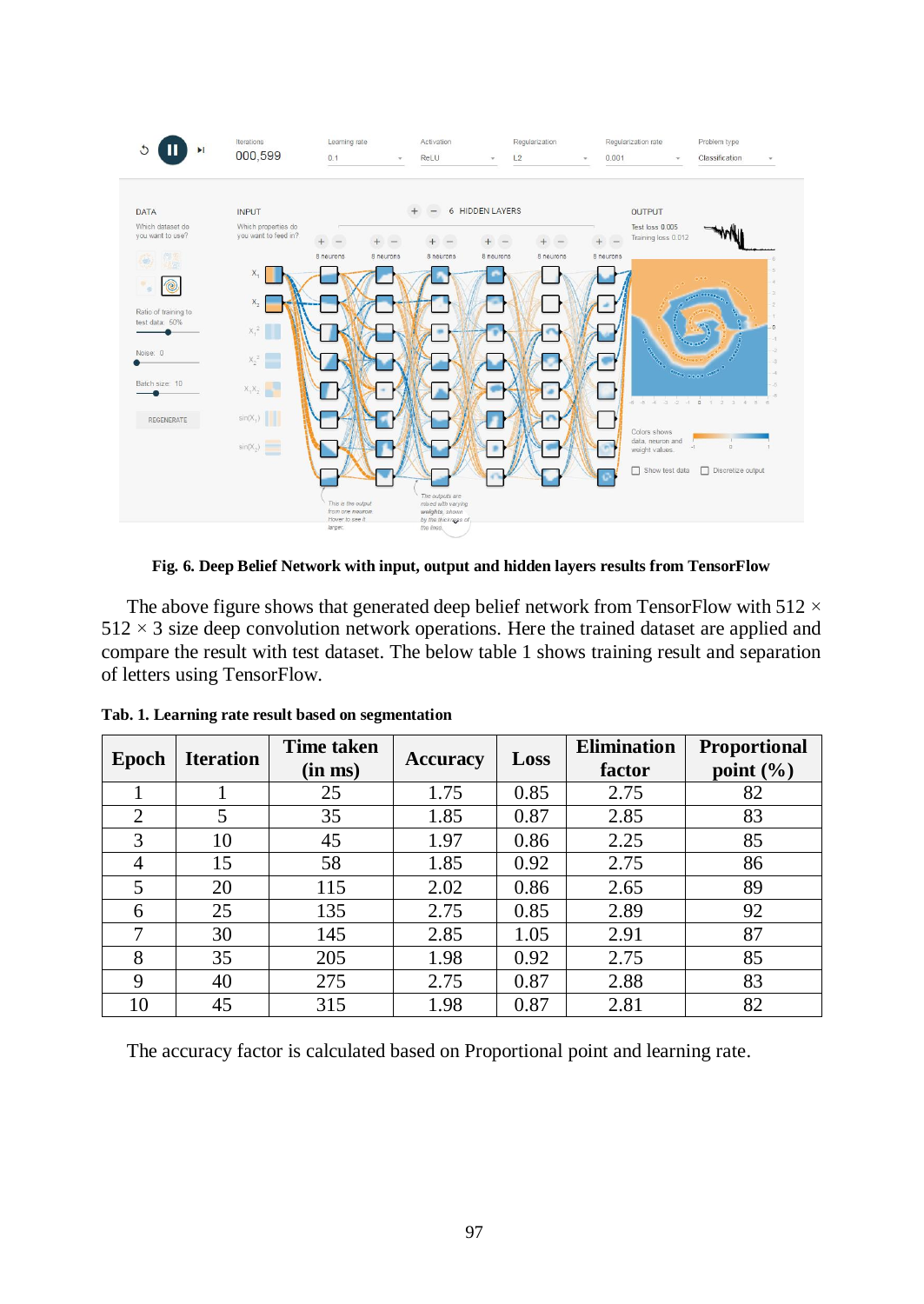| Tab. 2. Deep learned result – Tamil Letter Identification |  |
|-----------------------------------------------------------|--|
|-----------------------------------------------------------|--|

| து கமி $\&*$ ழ்யாை $\sin$ த்து முகிய $\sin$ தமிழ்வாக்கியங்கள்புத் |                   |
|-------------------------------------------------------------------|-------------------|
| 453""[5]??/8 5576438677698                                        | தகம்மென்மைதாய்சிர |
|                                                                   |                   |
| ெ#\$ன்*∪மை**)தாய்&*)சிலாரி                                        |                   |
| mnv                                                               |                   |

**Tab. 3. Accuracy factor percentage based on learning rate and letter identification**

| Epoch          | <b>Iteration</b> | <b>Time taken</b><br>(in ms) | <b>Elimination</b><br>factor | <b>Proportional</b><br>point $(\% )$ | <b>Accuracy</b><br>$(\%)$ |
|----------------|------------------|------------------------------|------------------------------|--------------------------------------|---------------------------|
|                |                  | 25                           | 2.75                         | 82                                   | 87                        |
| $\overline{2}$ | 5                | 35                           | 2.85                         | 83                                   | 88                        |
| 3              | 10               | 45                           | 2.25                         | 85                                   | 85                        |
| 4              | 15               | 58                           | 2.75                         | 86                                   | 84                        |
| 5              | 20               | 115                          | 2.65                         | 89                                   | 86                        |
| 6              | 25               | 135                          | 2.89                         | 92                                   | 87                        |
| 7              | 30               | 145                          | 2.91                         | 87                                   | 92                        |
| 8              | 35               | 205                          | 2.75                         | 85                                   | 88                        |
| 9              | 40               | 275                          | 2.88                         | 83                                   | 91                        |
| $\overline{0}$ | 45               | 315                          | 2.81                         | 82                                   | 87                        |

**Tab. 4. Font based iteration and accuracy**

| <b>Font Name</b>    | <b>Iterations</b> | <b>Time taken</b><br>(in ms) | <b>Accuracy</b><br>$(\%)$ |
|---------------------|-------------------|------------------------------|---------------------------|
| <b>Bamini</b>       | 10                | 35                           | 84                        |
|                     | 50                | 78                           | 88                        |
|                     | 100               | 110                          | 86                        |
| <b>Kural</b>        | 10                | 25                           | 84                        |
|                     | 50                | 65                           | 92                        |
|                     | 100               | 95                           | 87                        |
| <b>Alangaram</b>    | 10                | 55                           | 88                        |
|                     | 50                | 92                           | 84                        |
|                     | 100               | 115                          | 85                        |
| <b>Google Tamil</b> | 10                | 15                           | 86                        |
|                     | 50                | 30                           | 92                        |
|                     | 100               | 50                           | 91                        |
| Latha               | 10                | 65                           | 87                        |
|                     | 50                | 105                          | 88                        |
|                     | 100               | 155                          | 89                        |
| <b>Myna</b>         | 10                | 75                           | 88                        |
|                     | 50                | 118                          | 89                        |
|                     | 100               | 185                          | 92                        |